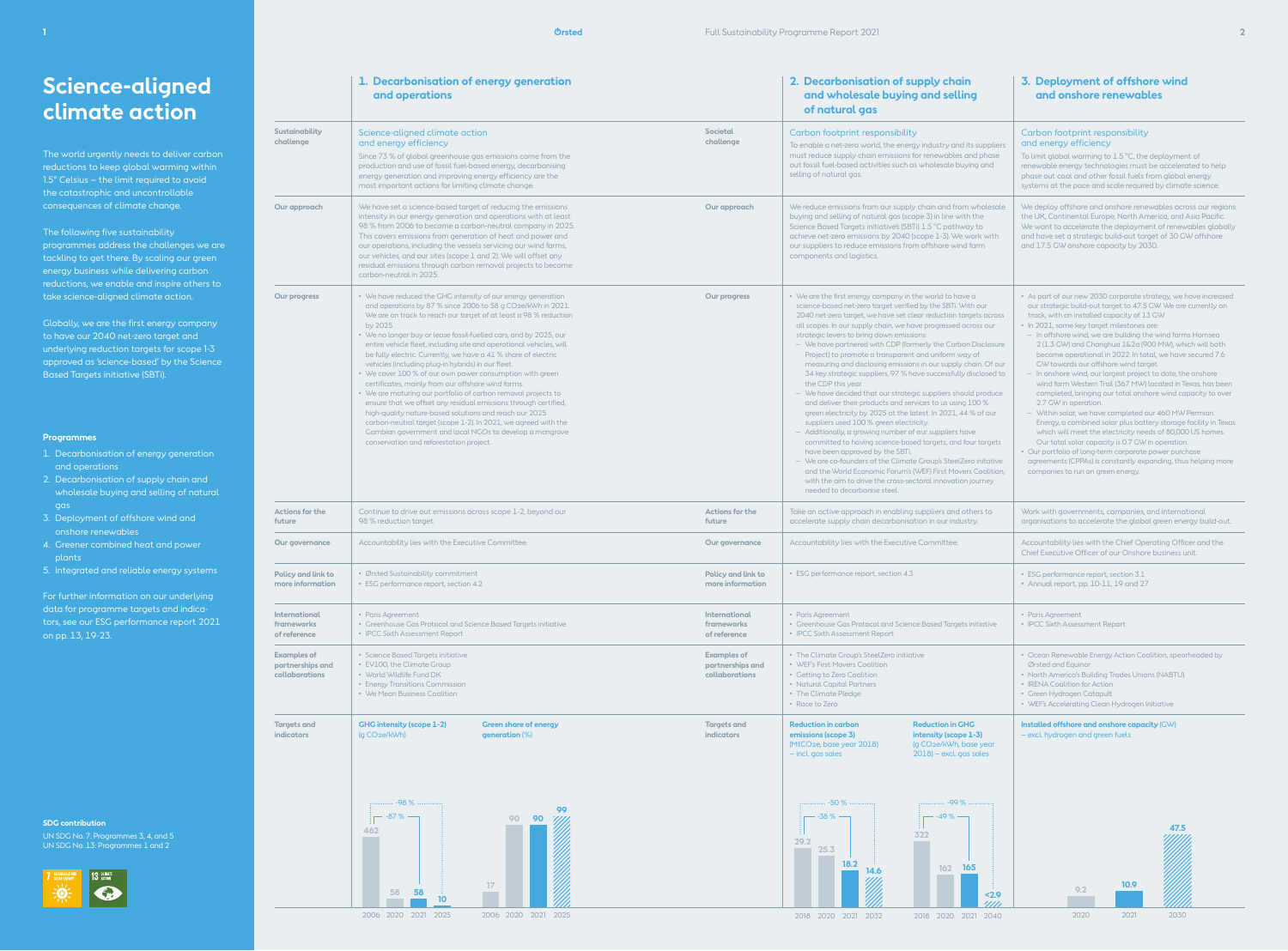

|                                                                                                                                                                                                                                                                                                                                                                                                                                                                                                                                                                                                                                                                                                                                                                                                                                                                                                                                                   | 4. Greener combined<br>heat and power plants                                                                                                                                                                                                        | 5. Integrated and reliable<br>energy systems                                                                                                                                                                                                                                                                                                                                                                                                                                                                                                                                                                                                                                                                                                                                                                                                                                                                                                                                                                                                                                                                                                                                                                                                 |  |  |
|---------------------------------------------------------------------------------------------------------------------------------------------------------------------------------------------------------------------------------------------------------------------------------------------------------------------------------------------------------------------------------------------------------------------------------------------------------------------------------------------------------------------------------------------------------------------------------------------------------------------------------------------------------------------------------------------------------------------------------------------------------------------------------------------------------------------------------------------------------------------------------------------------------------------------------------------------|-----------------------------------------------------------------------------------------------------------------------------------------------------------------------------------------------------------------------------------------------------|----------------------------------------------------------------------------------------------------------------------------------------------------------------------------------------------------------------------------------------------------------------------------------------------------------------------------------------------------------------------------------------------------------------------------------------------------------------------------------------------------------------------------------------------------------------------------------------------------------------------------------------------------------------------------------------------------------------------------------------------------------------------------------------------------------------------------------------------------------------------------------------------------------------------------------------------------------------------------------------------------------------------------------------------------------------------------------------------------------------------------------------------------------------------------------------------------------------------------------------------|--|--|
| Sustainability<br>challenge                                                                                                                                                                                                                                                                                                                                                                                                                                                                                                                                                                                                                                                                                                                                                                                                                                                                                                                       | Green energy deployment<br>Coal continues to be the most widely used fuel for power<br>generation globally even though it is the most carbon-intensive<br>fossil fuel. To limit climate change, a complete phase-out of<br>coal is urgently needed. | Green energy for heavy industry and transport, and<br>reliable energy systems<br>To help balance supply and demand of green energy, store<br>energy, and use green power to decarbonise industries where<br>emissions are particularly hard to abate, new technologies<br>must be tested, piloted, and scaled to fully decarbonise the<br>world's energy consumption.                                                                                                                                                                                                                                                                                                                                                                                                                                                                                                                                                                                                                                                                                                                                                                                                                                                                        |  |  |
| Our approach                                                                                                                                                                                                                                                                                                                                                                                                                                                                                                                                                                                                                                                                                                                                                                                                                                                                                                                                      | We are phasing out coal from our combined heat and power<br>(CHP) plants by replacing it with certified sustainable biomass<br>and by closing down coal-fired capacity. We aim to completely<br>phase out our use of coal at the end of Q1 2023.    | We explore and develop solutions to produce renewable<br>hydrogen to displace fossil fuels in sectors that are difficult to<br>electrify, such as heavy industry and transport.                                                                                                                                                                                                                                                                                                                                                                                                                                                                                                                                                                                                                                                                                                                                                                                                                                                                                                                                                                                                                                                              |  |  |
| • We have completed our coal-to-biomass conversion<br>Our progress<br>programme on six of our seven CHP plants in Denmark, but<br>we have two remaining units running on coal at our plants in<br>Esbjerg and Studstrup in Denmark.<br>• Our coal-based unit at Studstrup will close at the end of<br>Q1 2022, and our CHP plant (375 MW) located in Esbjerg,<br>will close at the end of Q1 2023 at the latest. With these<br>closures, we will have completely phased out use of coal.<br>• Until April 2023, fluctuations in our coal consumption are<br>expected due to our obligation to provide ancillary services in<br>Denmark and contribute to stable grid operations.<br>• In 2021, we saw an increase in coal consumption at our two<br>remaining coal-based units. The increase was driven by higher<br>power prices and higher CHP generation due to increased<br>heat and power demand from colder weather and low wind<br>speeds. |                                                                                                                                                                                                                                                     | • We have taken important steps towards growing our current<br>pipeline of projects within Power-to-X solutions:<br>Three of our Power-to-X projects (Lingen Green Hydrogen,<br>$\overline{\phantom{0}}$<br>Westküste/HySCALE, and Green Fuels for Denmark) were<br>shortlisted to participate in the European IPCEI process for<br>hydrogen. We expect the outcome of the IPCEI process to<br>be announced in the first half of 2022.<br>- With the SeaH2Land project, we are working on a 1 GW<br>renewable hydrogen production facility to decarbonise the<br>production of ammonia, steel, ethylene, and fuels in the<br>Dutch-Flemish North Sea Port cluster.<br>- In Denmark, we further matured our flagship Power-to-X<br>project Green Fuels for Denmark by signing an MOU with<br>HOFOR to offtake power from its offshore wind farm<br>Aflandshage. Additionally, we identified the straw boiler at<br>Avedøre Power Station as the best source of sustainable<br>CO <sub>2</sub> for the production of e-fuels.<br>- In 2021, we also commenced construction of the<br>pioneering H2RES project in Denmark, an electrolysis plant<br>which will produce renewable hydrogen for road transport<br>in the Greater Copenhagen area. |  |  |
| Actions for the<br>future                                                                                                                                                                                                                                                                                                                                                                                                                                                                                                                                                                                                                                                                                                                                                                                                                                                                                                                         | Zero coal from Q2 2023 and investigate potential to substitute<br>the remaining use of natural gas and fossil oil with sustainable<br>alternatives.                                                                                                 | Take an active role in testing and scaling new energy<br>technologies that can enable an acceleration of the green<br>energy build-out.                                                                                                                                                                                                                                                                                                                                                                                                                                                                                                                                                                                                                                                                                                                                                                                                                                                                                                                                                                                                                                                                                                      |  |  |
| Our governance                                                                                                                                                                                                                                                                                                                                                                                                                                                                                                                                                                                                                                                                                                                                                                                                                                                                                                                                    | Accountability lies with the Chief Operating Officer.                                                                                                                                                                                               | Accountability lies with the Chief Operating Officer.                                                                                                                                                                                                                                                                                                                                                                                                                                                                                                                                                                                                                                                                                                                                                                                                                                                                                                                                                                                                                                                                                                                                                                                        |  |  |
| Policy and link to<br>more information                                                                                                                                                                                                                                                                                                                                                                                                                                                                                                                                                                                                                                                                                                                                                                                                                                                                                                            | • ESG performance report, section 3.2, 3.3 and 4.5                                                                                                                                                                                                  | • Annual report, pp 51-52                                                                                                                                                                                                                                                                                                                                                                                                                                                                                                                                                                                                                                                                                                                                                                                                                                                                                                                                                                                                                                                                                                                                                                                                                    |  |  |
| International<br>frameworks<br>of reference                                                                                                                                                                                                                                                                                                                                                                                                                                                                                                                                                                                                                                                                                                                                                                                                                                                                                                       | • Paris Agreement<br>• IPCC Sixth Assessment Report                                                                                                                                                                                                 | • Paris Agreement<br>• IPCC Sixth Assessment Report                                                                                                                                                                                                                                                                                                                                                                                                                                                                                                                                                                                                                                                                                                                                                                                                                                                                                                                                                                                                                                                                                                                                                                                          |  |  |
| <b>Examples of</b><br>partnerships and<br>collaborations                                                                                                                                                                                                                                                                                                                                                                                                                                                                                                                                                                                                                                                                                                                                                                                                                                                                                          | • Powering Past Coal Alliance<br>• Better Coal                                                                                                                                                                                                      | • IRENA Coalition for Action<br>• Green Hydrogen Catapult<br>• WEF's Accelerating Clean Hydrogen Initiative<br>• Green Fuels for Denmark                                                                                                                                                                                                                                                                                                                                                                                                                                                                                                                                                                                                                                                                                                                                                                                                                                                                                                                                                                                                                                                                                                     |  |  |
| <b>Targets and</b><br><b>indicators</b>                                                                                                                                                                                                                                                                                                                                                                                                                                                                                                                                                                                                                                                                                                                                                                                                                                                                                                           | <b>Coal consumption</b> (million tonnes)<br>0.8<br>0.6                                                                                                                                                                                              | Build a global leadership position in renewable hydrogen<br>and green fuels.                                                                                                                                                                                                                                                                                                                                                                                                                                                                                                                                                                                                                                                                                                                                                                                                                                                                                                                                                                                                                                                                                                                                                                 |  |  |

more inform **Internation** framework

|                                                                                                                                       | <b>6. Biodiversity</b>                                                                                                                                                                                                                                                                                                                                                                                                                                                                                                                                                                                                                                                                                                                                                                                                                                                                                                                                                                                                            |  |  |  |  |
|---------------------------------------------------------------------------------------------------------------------------------------|-----------------------------------------------------------------------------------------------------------------------------------------------------------------------------------------------------------------------------------------------------------------------------------------------------------------------------------------------------------------------------------------------------------------------------------------------------------------------------------------------------------------------------------------------------------------------------------------------------------------------------------------------------------------------------------------------------------------------------------------------------------------------------------------------------------------------------------------------------------------------------------------------------------------------------------------------------------------------------------------------------------------------------------|--|--|--|--|
| Sustainability<br>challenge                                                                                                           | Biodiversity impacts and change in ecosystems<br>The consequences of climate change are already impacting<br>our ecosystems negatively, with water scarcity, habitat<br>destruction, and biodiversity loss occurring all around the<br>world. Halting the loss of biodiversity is key to maintaining<br>the healthy ecosystems which we depend on, as well as<br>combatting climate change.                                                                                                                                                                                                                                                                                                                                                                                                                                                                                                                                                                                                                                       |  |  |  |  |
| Our approach                                                                                                                          | We commit to ensuring that all projects commissioned from<br>2030 must have a net-positive impact. We conduct detailed<br>environmental assessments, engage in dialogue with relevant<br>stakeholders, and provide support for scientific knowledge-<br>building and R&D.                                                                                                                                                                                                                                                                                                                                                                                                                                                                                                                                                                                                                                                                                                                                                         |  |  |  |  |
| <b>Our progress</b>                                                                                                                   | • We have set an ambition for biodiversity and commit to<br>ensuring that all projects commissioned from 2030 must<br>have a net-positive biodiversity impact.<br>• We have joined the Science Based Targets Network's (SBTN)<br>Corporate Engagement Program to help develop and<br>advance tools for measuring our impact and dependency on<br>biodiversity.<br>• At our Borssele 1 & 2 Offshore Wind Farm in the Netherlands,<br>we are creating artificial reefs for the Atlantic cod, which<br>plays a key role in the food chain and local ecosystem.<br>• We have partnered with WWF and deployed ten biohuts<br>in the Port of Grenaa to help preserve the cod stock in<br>Denmark's Kattegat straits, where population numbers are<br>critically low, negatively impacting ecosystems.<br>• We are leading the WWF's Coalition Linking Energy and<br>Nature for Action, which unites leading international<br>organisations involved with energy and nature issues,<br>government representatives, NGOs, and businesses. |  |  |  |  |
| <b>Actions for the</b><br>future                                                                                                      | Measure our biodiversity impacts across all of our operations<br>and build a systematic approach for integrating net-positive<br>biodiversity initiatives into our development of green energy<br>projects. Ensure that our approach is science-based by<br>continuously working with SBTN's Corporate Engagement<br>Program.                                                                                                                                                                                                                                                                                                                                                                                                                                                                                                                                                                                                                                                                                                     |  |  |  |  |
| Our governance                                                                                                                        | Accountability lies with our Executive Committee.                                                                                                                                                                                                                                                                                                                                                                                                                                                                                                                                                                                                                                                                                                                                                                                                                                                                                                                                                                                 |  |  |  |  |
| Policy and link to<br>• Ørsted Offshore wind biodiversity policy<br>more information<br>· ESG performance report, section 4.6 and 4.7 |                                                                                                                                                                                                                                                                                                                                                                                                                                                                                                                                                                                                                                                                                                                                                                                                                                                                                                                                                                                                                                   |  |  |  |  |
| <b>International</b><br>frameworks<br>of reference                                                                                    | • The EU Birds and Habitats Directive<br>• UN 2020 Aichi Biodiversity Targets<br>• UNGC Sustainable Ocean Principles<br>• EU Biodiversity Strategy to 2030                                                                                                                                                                                                                                                                                                                                                                                                                                                                                                                                                                                                                                                                                                                                                                                                                                                                        |  |  |  |  |
| <b>Examples of</b><br>partnerships and<br>collaborations                                                                              | • World Wildlife Foundation<br>• Rutgers University, Woods Hole Oceanographic Institution,<br>and the University of Rhode Island - ECO-PAM project<br>• UNGC Action Platform for Sustainable Ocean Business<br>• University of Aberdeen and North Highland College's<br>Environmental Research Institute - Predict Project.                                                                                                                                                                                                                                                                                                                                                                                                                                                                                                                                                                                                                                                                                                       |  |  |  |  |
| Red List species recorded in areas with Ørsted offshore<br><b>Targets and</b><br><b>indicators</b><br>operations (number)             |                                                                                                                                                                                                                                                                                                                                                                                                                                                                                                                                                                                                                                                                                                                                                                                                                                                                                                                                                                                                                                   |  |  |  |  |

2020 2021 Q2 2023

**0**

**Second** 

 $H<sub>2</sub>$ 

# **Green energy in balance with nature**

- 
- 
- 
- 

## **Our govern**

Critically endangered Endangered Vulnerable

Near-threatened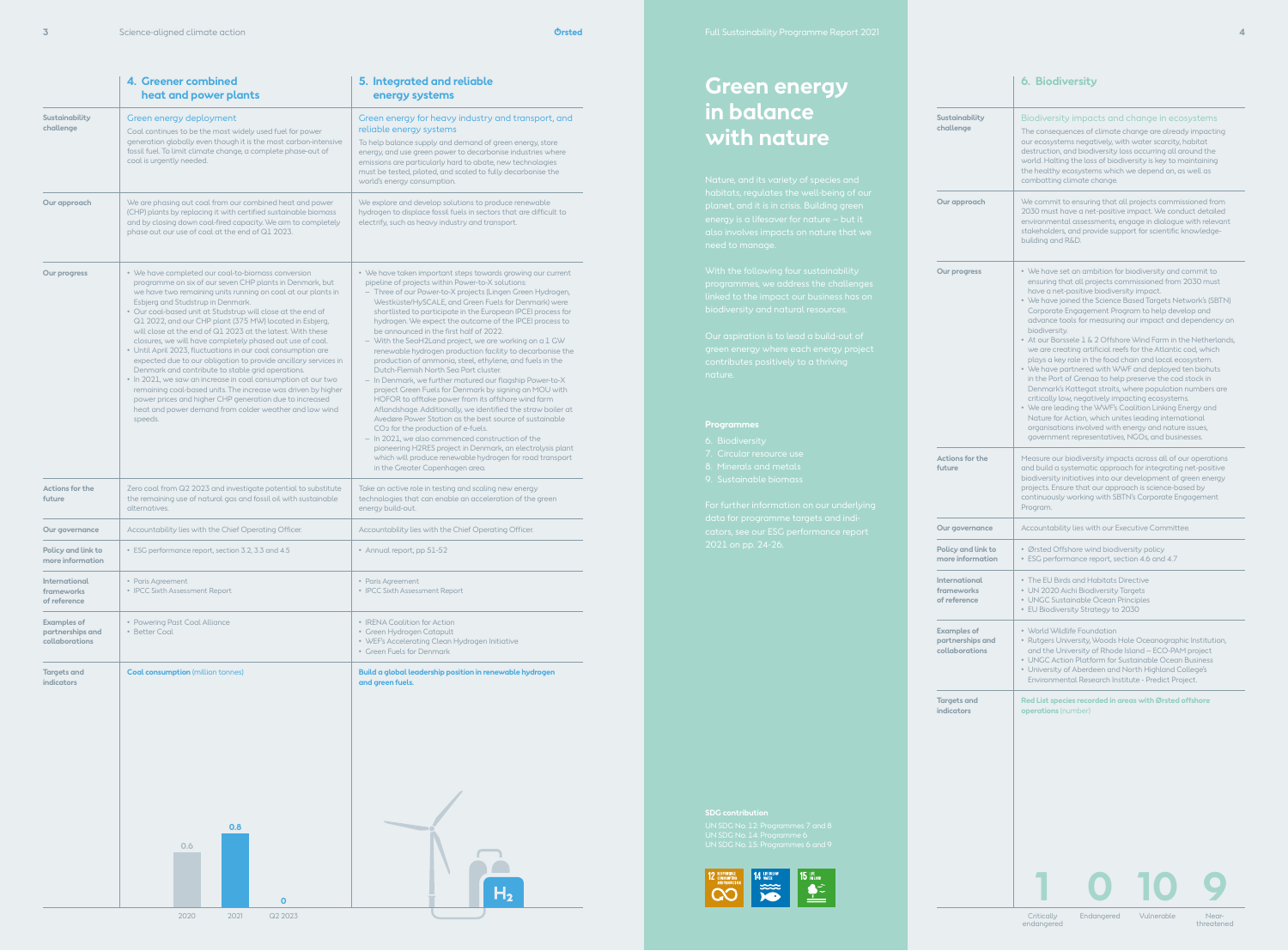|                                                          | 7. Circular resource use                                                                                                                                                                                                                                                                                                                                                                                                                                                                                                                                                                                                                                                                                                                                                                                                                                                                                                                                                                                                                                             | Solving the blade waste challenge<br>with circular economy                                                                                                                                                                                                                                                                                                                                                                                                                                                                                                                                                                                                                                                                                                                                                                                                                                                                                                                                                                                                                                                                                                                                                                                                                                                                                                                                                                                                                                                                                                                                                                                                                                                                                                                                                                                                                                                                      |                                                          | 8. Minerals and metals                                                                                                                                                                                                                                                                                                                                                                                                                                                                                                                                                                                                                                                                                         | 9. Sustainable biomass                                                                                                                                                                                                                                                                                                                                                                                                                                                                                                                                                   |
|----------------------------------------------------------|----------------------------------------------------------------------------------------------------------------------------------------------------------------------------------------------------------------------------------------------------------------------------------------------------------------------------------------------------------------------------------------------------------------------------------------------------------------------------------------------------------------------------------------------------------------------------------------------------------------------------------------------------------------------------------------------------------------------------------------------------------------------------------------------------------------------------------------------------------------------------------------------------------------------------------------------------------------------------------------------------------------------------------------------------------------------|---------------------------------------------------------------------------------------------------------------------------------------------------------------------------------------------------------------------------------------------------------------------------------------------------------------------------------------------------------------------------------------------------------------------------------------------------------------------------------------------------------------------------------------------------------------------------------------------------------------------------------------------------------------------------------------------------------------------------------------------------------------------------------------------------------------------------------------------------------------------------------------------------------------------------------------------------------------------------------------------------------------------------------------------------------------------------------------------------------------------------------------------------------------------------------------------------------------------------------------------------------------------------------------------------------------------------------------------------------------------------------------------------------------------------------------------------------------------------------------------------------------------------------------------------------------------------------------------------------------------------------------------------------------------------------------------------------------------------------------------------------------------------------------------------------------------------------------------------------------------------------------------------------------------------------|----------------------------------------------------------|----------------------------------------------------------------------------------------------------------------------------------------------------------------------------------------------------------------------------------------------------------------------------------------------------------------------------------------------------------------------------------------------------------------------------------------------------------------------------------------------------------------------------------------------------------------------------------------------------------------------------------------------------------------------------------------------------------------|--------------------------------------------------------------------------------------------------------------------------------------------------------------------------------------------------------------------------------------------------------------------------------------------------------------------------------------------------------------------------------------------------------------------------------------------------------------------------------------------------------------------------------------------------------------------------|
| Sustainability<br>challenge                              | Circular use of resources and water scarcity<br>The world's resources are used almost twice as fast as they can<br>be reproduced. This overconsumption impacts our ecosystems<br>through biodiversity loss, climate change, scarcity, and pollution<br>on land and at sea. To meet increasing resource demand while<br>lowering our global environmental footprint, it is paramount<br>that we reuse and recycle our resources.                                                                                                                                                                                                                                                                                                                                                                                                                                                                                                                                                                                                                                      | Today, between 85-95 % of all materials from our<br>wind farms can be circulated in a meaningful way<br>upon decommissioning. However, to reach full recycla-<br>bility, we are yet to find viable solutions for how to<br>treat wind turbine blades when discarded, as their<br>material composition of mainly epoxy and glass fibre<br>makes them difficult to recycle.                                                                                                                                                                                                                                                                                                                                                                                                                                                                                                                                                                                                                                                                                                                                                                                                                                                                                                                                                                                                                                                                                                                                                                                                                                                                                                                                                                                                                                                                                                                                                       | Societal<br>challenge                                    | Minerals and metals for<br>green energy deployment<br>The build-out of renewable energy will increase mining<br>activities for certain requisite metals and minerals. Since a<br>significant share of the global extraction and production of<br>those resources takes place in countries with high likelihood<br>of negative social and environmental impacts, there is an<br>increased risk of adverse impacts on supply chains.                                                                                                                                                                                                                                                                             | Biomass sustainability<br>To ensure significant carbon savings compared to coal,<br>the biomass used for energy generation must meet strict<br>sustainability criteria and be sourced from certified sustainable<br>forests.                                                                                                                                                                                                                                                                                                                                             |
| Our approach                                             | To achieve a more sustainable use of resources, we are<br>transitioning to become a company with a circular economy<br>based on three strategic pillars: (i) We will use fewer virgin<br>resources where possible, (ii) We will use resources better and<br>for longer, (iii) We will recirculate resources upon end of life.                                                                                                                                                                                                                                                                                                                                                                                                                                                                                                                                                                                                                                                                                                                                        | As a response to this challenge, Ørsted committed to<br>a 'zero blades to landfill' target in 2021 with imme-<br>diate effect. With this target, we will seek to reuse,<br>recycle, or recover 100 % of all blades from our global<br>offshore and onshore portfolio. In practice, this applies<br>to blades being replaced due to malfunction in the<br>operational phase, and to blades taken down when<br>we begin to decommission wind farms.<br>What is Ørsted then doing to live up to its<br>commitment?<br>We always do what is within our reach to prevent<br>blades from being discarded and considered as waste<br>in the first place. We do this by taking good care of<br>them throughout their life, of course, and also by<br>repairing them, if possible, when they become dam-<br>aged. In 2021, we sent one blade to repair and thus<br>saved approx. 15 tonnes of composite materials from<br>becoming waste.<br>Unfortunately, we cannot always save our blades<br>through good service and repair. Knowing that<br>we therefore need feasible recycling and recovery<br>solutions, we do our utmost to support the industry in<br>accelerating the development of circular end-of-life<br>alternatives.<br>We do this by engaging in close dialogue with estab-<br>lished businesses, start-ups, and innovation projects<br>trying to develop and mature these technologies and<br>making sample materials for testing and analysis<br>available.<br>Finally, during the last year, we have taken active part<br>in the maturing of recycling solutions by driving the<br>cross-sector research project DecomBlades together<br>with leading industry players across the full value<br>chain. Funded by Innovation Fund Denmark, and<br>running until 2023, we look further into how we can<br>recycle and recover blade materials through mechani-<br>cal shredding, pyrolysis, and cement co-processing. | Our approach                                             | The mining of minerals and metals takes place deep within<br>supply chains, and Ørsted does not have direct control over<br>how these activities are performed. To help shape solutions in<br>this space, we are engaging with key suppliers based on the<br>first three steps of the OECD Guidelines: (i) Establish strong<br>company management systems, (ii) Identify and assess risks<br>in the supply chains, and (iii) Design and implement a strategy<br>to respond to identified risks. We are also addressing the topic<br>through industry initiatives, including WindEurope and the<br>Dutch Wind Covenant.                                                                                         | We only source sustainable biomass certified by independent,<br>third-party certification bodies, in line with Danish legislation.<br>Our biomass is sourced from sustainably managed production<br>forests with ongoing reforestation. The wood pellets and<br>chips we use are made from residues and low-grade wood in<br>low demand from sawmills and other wood industries, most<br>often from sawdust, regular thinning of forests, or diseased or<br>crooked trees.                                                                                               |
| Our progress                                             | • In 2021, we performed a full-scale life cycle assessment of<br>our Changhua projects in Taiwan to get an updated overview<br>of the environmental footprint across all components of an<br>Ørsted offshore wind farm. This will form the basis of an in-<br>house tool to support our strategy on resource use for future<br>projects.<br>• We constantly strive to improve our recycling rates from all<br>waste fractions. This year, we have made a commitment to<br>immediately ban landfilling of all our wind turbine blades,<br>instead seeking to reuse, recycle, or recover the materials. This<br>will bring us closer to a fully recyclable wind farm.<br>• We have reduced our total volume of hazardous waste by<br>85 % from 2020 to 2021. However, removing this waste has<br>caused our recycling rate to drop from 82 % to 67 %.<br>• Our total volume of non-harzadous waste increased this<br>year due to increased power generation at our CHP plants.<br>The waste from our plants is primarily ashes from our use of<br>sustainable biomass. |                                                                                                                                                                                                                                                                                                                                                                                                                                                                                                                                                                                                                                                                                                                                                                                                                                                                                                                                                                                                                                                                                                                                                                                                                                                                                                                                                                                                                                                                                                                                                                                                                                                                                                                                                                                                                                                                                                                                 | Our progress                                             | • We have mapped and prioritised ten metals which are being<br>used in our offshore and onshore operations.<br>• We have started a dialogue with ten key suppliers to<br>understand the current level of supply chain transparency for<br>priority metals, and whether social and environmental risks<br>within these networks have been identified.<br>We have joined the cross-industry Initiative for Responsible<br>Mining Assurance (IRMA), which focuses on responsible<br>mining practices. With our membership, we want to promote<br>responsible mining practices in our supply chains and learn<br>how other IRMA members are addressing societal and<br>environmental risks in their supply chains. | • We only procure 100 % third-party-certified sustainable<br>biomass and will maintain that level going forward.<br>• We report annually on the biomass feedstock types we<br>use, countries of harvest, and the carbon emissions from<br>production and transport to ensure transparency in our<br>approach.<br>• This year, a new Danish law on biomass has been passed<br>which sets higher standards for companies to document<br>traceability, carbon reductions, third-party certifications, etc.<br>We will abide by this law, and fully support the need for it. |
| Actions for the<br>future                                | We will start looking at how we can implement circularity<br>into either our design or sourcing of wind farm components<br>(foundations and wind turbine generators) while establishing<br>practices for performing life-time extensions and for circular<br>decommissioning of full wind farms.                                                                                                                                                                                                                                                                                                                                                                                                                                                                                                                                                                                                                                                                                                                                                                     |                                                                                                                                                                                                                                                                                                                                                                                                                                                                                                                                                                                                                                                                                                                                                                                                                                                                                                                                                                                                                                                                                                                                                                                                                                                                                                                                                                                                                                                                                                                                                                                                                                                                                                                                                                                                                                                                                                                                 | Actions for the<br>future                                | To be able to address specific societal and environmental risks<br>in our metal supply chains, we need a clearer understanding of<br>how priority metals used in our renewable energy are sourced.<br>We will continue to investigate this in collaboration with our<br>first-tier suppliers and industry initiatives.                                                                                                                                                                                                                                                                                                                                                                                         | Achieve carbon-negative emissions from our combined<br>heat and power plants through carbon capture and storage<br>technologies.                                                                                                                                                                                                                                                                                                                                                                                                                                         |
| Our governance                                           | The Sustainability Committee oversees the circular resource<br>strategy. The QHSE Committee ensures that implementation is<br>carried out by the individual business units.                                                                                                                                                                                                                                                                                                                                                                                                                                                                                                                                                                                                                                                                                                                                                                                                                                                                                          |                                                                                                                                                                                                                                                                                                                                                                                                                                                                                                                                                                                                                                                                                                                                                                                                                                                                                                                                                                                                                                                                                                                                                                                                                                                                                                                                                                                                                                                                                                                                                                                                                                                                                                                                                                                                                                                                                                                                 | Our governance                                           | Accountability lies with the Head of Group Stakeholder<br>Relations, and the Head of Procurement. Implementation is<br>carried out by our Responsible Business Partner Programme<br>(RPP) team in collaboration with QHSE and Procurement.                                                                                                                                                                                                                                                                                                                                                                                                                                                                     | Accountability lies with our Senior Vice President of Bioenergy.                                                                                                                                                                                                                                                                                                                                                                                                                                                                                                         |
| Policy and link to<br>more information                   | • Ørsted QHSE policy<br>· Ørsted Resource management policy<br>• Ørsted Water management policy<br>• ESG performance report, section 4.8                                                                                                                                                                                                                                                                                                                                                                                                                                                                                                                                                                                                                                                                                                                                                                                                                                                                                                                             |                                                                                                                                                                                                                                                                                                                                                                                                                                                                                                                                                                                                                                                                                                                                                                                                                                                                                                                                                                                                                                                                                                                                                                                                                                                                                                                                                                                                                                                                                                                                                                                                                                                                                                                                                                                                                                                                                                                                 | Policy and link to<br>more information                   | • Ørsted Code of Conduct for business partners                                                                                                                                                                                                                                                                                                                                                                                                                                                                                                                                                                                                                                                                 | • Ørsted Sustainable biomass policy<br>• ESG performance report, section 4.5 and 4.8                                                                                                                                                                                                                                                                                                                                                                                                                                                                                     |
| International<br>frameworks<br>of reference              | • The EU Directive on waste 2008/98<br>• EU waste hierarchy and waste framework directive<br>• Global Reporting Initiative 306: Waste 2020<br>• Global Reporting Initiative 303: Water and effluents 2018                                                                                                                                                                                                                                                                                                                                                                                                                                                                                                                                                                                                                                                                                                                                                                                                                                                            |                                                                                                                                                                                                                                                                                                                                                                                                                                                                                                                                                                                                                                                                                                                                                                                                                                                                                                                                                                                                                                                                                                                                                                                                                                                                                                                                                                                                                                                                                                                                                                                                                                                                                                                                                                                                                                                                                                                                 | International<br>frameworks<br>of reference              | • UN Guiding Principle on Business and Human Rights<br>• OECD Guidelines for Multinational Enterprises<br>• OECD Due Diligence Guidance for Responsible Supply Chains<br>of Minerals from Conflict-Affected and High-Risk Areas                                                                                                                                                                                                                                                                                                                                                                                                                                                                                | • EU recast Renewable Energy Directive<br>• Convention on Biological Diversity<br>• Sustainable Forest Management Implementation - Forest<br>Europe<br>• Sustainable forest management Food and Agriculture<br>Organization of the United Nations<br>• Sustainable forestry in EU International Partnerships<br>• Danish law on sustainable biomass for energy production                                                                                                                                                                                                |
| <b>Examples of</b><br>partnerships and<br>collaborations | • DecomBlades, partly funded by Innovation Fund Denmark<br>• WindEurope<br>• Kalundborg Symbiosis                                                                                                                                                                                                                                                                                                                                                                                                                                                                                                                                                                                                                                                                                                                                                                                                                                                                                                                                                                    |                                                                                                                                                                                                                                                                                                                                                                                                                                                                                                                                                                                                                                                                                                                                                                                                                                                                                                                                                                                                                                                                                                                                                                                                                                                                                                                                                                                                                                                                                                                                                                                                                                                                                                                                                                                                                                                                                                                                 | <b>Examples of</b><br>partnerships and<br>collaborations | • Initiative for Responsible Mining Assurance (IRMA)<br>• WindEurope Sustainability Working Group                                                                                                                                                                                                                                                                                                                                                                                                                                                                                                                                                                                                              | · Sustainable Biomass Programme (SBP)<br>• Forest Stewardship Council (FSC)                                                                                                                                                                                                                                                                                                                                                                                                                                                                                              |
| Targets and<br>indicators                                | <b>Total amount of waste</b><br><b>Total amount of blade</b><br>waste directed to<br>diverted from disposal (%)<br>landfill (%)<br>82<br>67                                                                                                                                                                                                                                                                                                                                                                                                                                                                                                                                                                                                                                                                                                                                                                                                                                                                                                                          |                                                                                                                                                                                                                                                                                                                                                                                                                                                                                                                                                                                                                                                                                                                                                                                                                                                                                                                                                                                                                                                                                                                                                                                                                                                                                                                                                                                                                                                                                                                                                                                                                                                                                                                                                                                                                                                                                                                                 | <b>Targets and</b><br>indicators                         | The ten metals mapped and prioritised in our offshore and<br><b>onshore operations:</b> cadmium, cobalt, copper, iron, lithium,<br>nickel, manganese, rare earth elements, silicon, tellurium.                                                                                                                                                                                                                                                                                                                                                                                                                                                                                                                 | Certified sustainable wooden biomass sourced (%)<br>100<br>100<br>100                                                                                                                                                                                                                                                                                                                                                                                                                                                                                                    |

2020 2021 Ongoing target

2020 2021 2021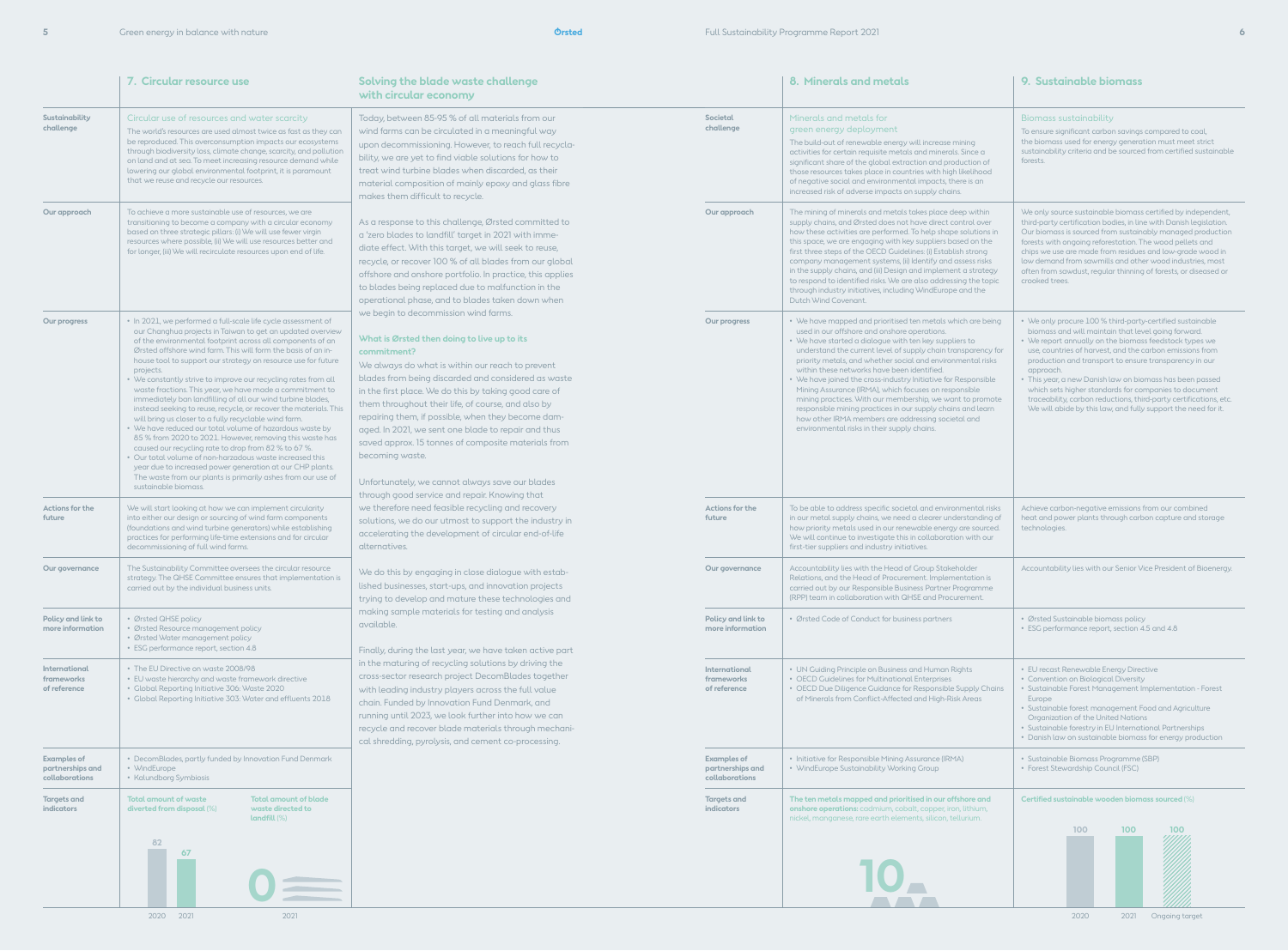# **A green transformation**

# **that works for people**

The green transformation will involve and impact the lives of millions of people in supply chains, local communities and employees working to make it happen.

With the following five sustainability programmes, we address the challenges associated with the transformation, and our aspiration to lead a build-out of green energy that is inclusive, enabling and creates local benefits.

### **Programmes**

- 10. Local communities
- 11. Human rights
- 12. Inclusion of diversity
- 13. Employee safety, health and well-being
- 14. Employee development and satisfaction

For further information on our underlying data for programme targets and indicators, see our ESG performance report 2021 on pp. 30-33.

### **SDG contribution**

UN SDG No. 3: Programmes 13 and 14 UN SDG No. 8: Programmes 11 and 14 UN SDG No. 10: Programmes 11 and 12 UN SDG No. 11: Programme 10 UN SDG No. 16: Programme 11



Denmark has a central district heating system with combined heat and power (CHP) plants. Six out of Ørsted's seven plants have been converted from using coal to using certified sustainable biomass, delivering significant carbon emission reductions. Using certified sustainable biomass for energy generation has historically been an effective solution for retiring coal, making Denmark almost independent of fossil fuels. Ørsted is set to phase out coal completely and will close the last coal-based CHP plant in 2023.

When we use wood for energy, we only use certified sustainable biomass, which is characterised as residual products derived from sustainably managed production forests. These forests produce wood for timber used for furniture and buildings to replace other carbon-emitting products. We only use the residues that cannot otherwise be used - namely, twigs, skewed or rotten timber, and saw dust. These residues would typically be left to rot or be burnt locally in the forest as waste products without harnessing their energy.

Using biomass for energy production emits CO2. However, using sustainable biomass ensures production forests continue to grow or maintain size. This enables forests to absorb the equivalent amount of CO2 produced by the harvested trees in a short period of time.

This year, the Danish Parliament passed a law that requires companies using biomass for energy to clearly document its sustainability, type, carbon savings, and impact on biodiversity. This has set common sustainability standards for energy production based on biomass which are stricter than the EU's current requirements. We have strongly supported this legislation to ensure that biomass used for energy is 100 % certified, made from forests with ongoing reforestation, and from residues that are not in demand from other industries.

We have initiated the Wind Power Supply Chain Platform in Taiwan to do so. In collaboration with the Metal Industries Research & Development Centre (MIRDC), the platform aims to match local small- and medium-sized companies with demand for products and services during the construction, operation, and maintenance of offshore wind farms. Including engineering consulting, and procurement of safety equipment related to all the offshore wind farms in Taiwan.

CHP plants using biomass play a supporting role in the deployment of wind and solar power by securing electricity and heat for the Danes in the absence of wind and sunshine. As new technologies develop and become cost-competitive, we can phase them in as new sources of heat production. We expect our biomass consumption to decrease significantly towards 2040 due to increased electrification of heat production.

In the future, it will become possible to capture the carbon from our sustainable biomass-fired CHP plants and either store the carbon, creating negative emissions, or use biogenic carbon to help decarbonise hard-to-abate sectors such as heavy transport.

## **High standards for sustainable biomass make a difference for the climate**

# **just transition in Taiwan**

**Sustainability challenge**

We are keen to find ways of building renewable energy solutions which benefit people and local communities. For us, this is about transitioning to a net-zero economy while creating green, decent jobs and supporting thriving communities.

Needs and expectations vary across communities, and most are best addressed through collaboration at an industry level, or with policymakers and educational institutions. It is complex, and we are still exploring the best ways to support a just transition.

We believe that a transition perceived as 'just' is more likely to be seen as worthwhile for the local communities whose participation is crucial for a build-out of green energy. In Taiwan, we are taking the first steps.

**Talent development is key to supplier development**  The Taiwanese government has set ambitious targets to develop a world-class offshore wind supply chain. We want to play our part in making this happen by expanding local supply chains, strengthening the capabilities of local talents, and supporting local innovation.

# **10. Local communities Our contribution to a**  Local community impact and job creation The green build-out must benefit the local communities that host renewable energy projects. To ensure local support, it is increasingly critical to meet local stakeholder expectations of jobs and community contributions while addressing any concerns. **Our approach** Our renewable energy projects form a very tangible part of the communities in which they are built. Through systematic engagement, it is our ambition to create shared benefits with local communities and enable them to take part in and benefit from the green energy transition. **Our progress** • We continue to engage with locally elected officials, suppliers, educational institutions, NGOs, and commercial fisheries. For example: – In the US, we have partnered with Zeem Solutions in New Jersey to support the roll-out, training, and infrastructure required for a new electric truck fleet at the Port of Newark. – In Germany, we collaborated with the municipalities in

However, to develop a local supply chain and contribute to a just transition towards a green economy, it is not sufficient to simply work with suppliers. We believe it is necessary to also take an active part in ensuring that our suppliers have access to a pool of local talent and can upgrade their offshore wind technologies.

Therefore, to complement our collaboration with local suppliers in Taiwan, we seek to develop local talents able to work with us and our suppliers. We are currently doing this through our Offshore Wind Industrial Development Fund (IDF). Through the IDF, we support the training of local people in welding and safety, most of whom work for suppliers to our Greater Changhua wind farms. We also sponsor the specific research and technology development projects of ten local companies. One of these, Data Surpass, aims to upgrade its unmanned vehicles to weather the powerful waves of the Taiwan Strait.

East Frisia by sponsoring the decommissioned Borkumriff lightship in the Borkum harbour. The ship serves as a local tourist attraction, providing a range of information about the history and special habitat of the Wadden Sea. – In the UK, we awarded more than GBP 330,000 in grants to 16 organisations from coastal communities in Cumbria and Lancashire as part of our Walney Extension Community Fund. Since 2016, we have supported 184 projects in the region with more than GBP 3 million. – In Taiwan, funds from Ørsted's Offshore Wind Industrial Development Fund (IDF) made it possible to train over 170 local people in welding and safety, most of whom work for suppliers to our Greater Changhua wind farms. **Actions for the**  Further strengthen each market's ability to successfully implement impactful local community initiatives and partnerships by updating our programmatic approach to local community engagement with tools tailored to stakeholder needs. **Our governance** Accountability lies with our Chief Commercial Officer and our Chief Executive of Onshore Operations. The heads of public and regulatory affairs in the respective markets are responsible. **Policy and link to more information** • Ørsted Stakeholder Engagement Policy • Ørsted Human Rights Policy **International frameworks of reference** • United Nations Guiding Principles on Business and Human Rights • International Finance Corporation Performance Standards on

**future**

Social and Environmental Sustainability **Examples of partnerships and collaborations** • Stony Brook University, New York • Da-Yeh University, Taiwar • Delaware Center for the Inland Bays **Targets and indicators Local communities engagement**

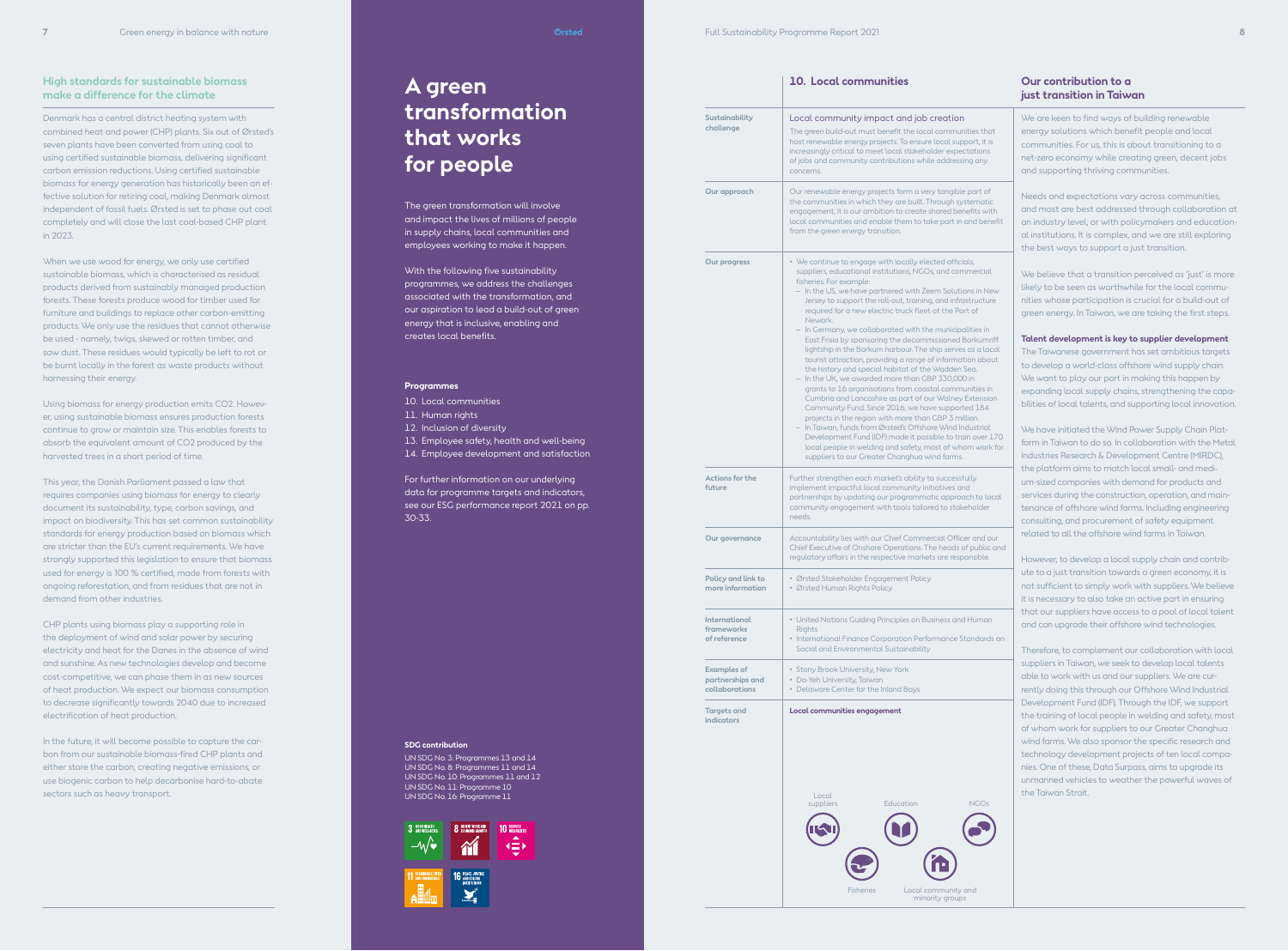|                                                                                                                                                                                                                                                                                                        | 11. Human rights                                                                                                                                                                                                                                                                                                                                                                                                                                                                                                                                                                                                                                                                    | 12. Inclusion of diversity                                                                                                                                                                                                                                                                                                                                                                                                                                                                                                                                                                                                                                                                                                                                                                                                                                                                                                                                                               |  |  |
|--------------------------------------------------------------------------------------------------------------------------------------------------------------------------------------------------------------------------------------------------------------------------------------------------------|-------------------------------------------------------------------------------------------------------------------------------------------------------------------------------------------------------------------------------------------------------------------------------------------------------------------------------------------------------------------------------------------------------------------------------------------------------------------------------------------------------------------------------------------------------------------------------------------------------------------------------------------------------------------------------------|------------------------------------------------------------------------------------------------------------------------------------------------------------------------------------------------------------------------------------------------------------------------------------------------------------------------------------------------------------------------------------------------------------------------------------------------------------------------------------------------------------------------------------------------------------------------------------------------------------------------------------------------------------------------------------------------------------------------------------------------------------------------------------------------------------------------------------------------------------------------------------------------------------------------------------------------------------------------------------------|--|--|
| Sustainability<br>Human rights due diligence<br>challenge<br>Operating in geographies and markets with prominent human<br>rights risks increases a company's responsibility to ensure that<br>it and its suppliers and business partners operate in line with<br>international human rights standards. |                                                                                                                                                                                                                                                                                                                                                                                                                                                                                                                                                                                                                                                                                     | Diversity and equal opportunity<br>Companies have a responsibility to attract and develop their<br>workforce and develop a supply chain that reflects the diversity<br>of the communities in which they operate. This is essential to<br>support an inclusive and equitable build-out of green energy.                                                                                                                                                                                                                                                                                                                                                                                                                                                                                                                                                                                                                                                                                   |  |  |
| Our approach                                                                                                                                                                                                                                                                                           | We want to ensure that human rights are respected across<br>our operations, suppliers, and business partners. We identify<br>our most salient human rights risks through a human rights<br>impact assessment and address any risks identified through<br>improvement initiatives in our operations or with our business<br>partners. Going forward, we will implement human rights<br>impact assessments on an even more regular basis.                                                                                                                                                                                                                                             | We want to build an organisation where diversity, equity,<br>and inclusion accelerate our global growth. Our ambition<br>is (i) embedded in our business strategy and all our talent<br>decisions, (ii) central to our sustainability agenda and regulatory<br>requirements, (iii) global in approach and tailored to local needs,<br>(iv) defined broadly around visible and invisible diversity, and (v)<br>informed by data so we act on evidence and track progress.                                                                                                                                                                                                                                                                                                                                                                                                                                                                                                                 |  |  |
| Our progress                                                                                                                                                                                                                                                                                           | • We have a Responsible Business Partner Programme (RPP)<br>which we use to manage human rights risks in our supply<br>chain (see programme 15).<br>• In 2021, we initiated a project to strengthen our human rights<br>approach as we expand into areas and markets with a higher<br>risk of human rights violations.<br>• We have also developed a new human rights policy<br>covering our own operations and providing links to other<br>programmatic responses already in place which also cover<br>human rights.<br>• We have anchored our human rights efforts in our<br>Sustainability Committee to assign accountability for our<br>human rights work among top management. | · Our new ambition for gender balance is at least a 40/60<br>balance across Ørsted by 2030, tracked at three levels: senior<br>director and above; people managers; all employees.<br>• We have introduced employee diversity dashboards to<br>measure gender, nationality, and age across career levels<br>and business areas to increase transparency and strengthen<br>accountability among top management and team leaders.<br>• We have completed an equal pay analysis across several<br>regions, published a report on the results, and taken steps to<br>address inequity.<br>• We have matured our inclusion networks into a global<br>movement of more than 1,000 members, with a network in<br>every region supported by senior leaders.<br>• Our Management Team takes part in training to expand and<br>consolidate its understanding of an inclusive and equitable<br>organisation.<br>• We were an official partner to WorldPride and EuroGames in<br>Copenhagen in 2021. |  |  |
| Actions for the<br>future                                                                                                                                                                                                                                                                              | Strengthen our adherence to the UN Guiding Principles by<br>bolstering our human rights policy commitment, conducting<br>regular human rights impact assessments, and improving our<br>reporting, our grievance mechanism, and access to remedies.                                                                                                                                                                                                                                                                                                                                                                                                                                  | Improve our strategic approach to diversity, equity, and<br>inclusion so that it embeds inclusion of diversity in all our<br>People & Development processes, makes it a core part of<br>how we work with our suppliers, and identifies ways for us to<br>grow and diversify the pool of talent seeking to work within<br>renewable energy.                                                                                                                                                                                                                                                                                                                                                                                                                                                                                                                                                                                                                                               |  |  |
| Our governance                                                                                                                                                                                                                                                                                         | The Sustainability Committee oversees the Human rights<br>policy, monitors its implementation, approves the human<br>rights impact assessment of our own operations, and approves<br>external human rights reporting.                                                                                                                                                                                                                                                                                                                                                                                                                                                               | Accountability lies with the Chief Human Resources Officer<br>and the Executive Committee. In the UK, a Steering Committee<br>oversees and approves activities, and a People Leadership<br>Team endorses activities driven globally.                                                                                                                                                                                                                                                                                                                                                                                                                                                                                                                                                                                                                                                                                                                                                     |  |  |
| Policy and link to<br>more information                                                                                                                                                                                                                                                                 | • Human rights policy<br>• Ørsted Global inclusion and diversity policy<br>• Stakeholder engagement policy<br>• Bullying and harassment policy<br>• ESG performance report, section 5.1 and 5.2                                                                                                                                                                                                                                                                                                                                                                                                                                                                                     |                                                                                                                                                                                                                                                                                                                                                                                                                                                                                                                                                                                                                                                                                                                                                                                                                                                                                                                                                                                          |  |  |
| <b>International</b><br>frameworks<br>of reference                                                                                                                                                                                                                                                     | • UN Guiding Principles on Business and Human Rights<br>• OECD Guidelines for Multinational Enterprises<br>• IFC Performance Standards<br>• ILO Core Conventions                                                                                                                                                                                                                                                                                                                                                                                                                                                                                                                    | • UN LGBTI Standards of Conduct for Business<br>• UN Convention on Discrimination Against Women<br>• UN Women Working Group                                                                                                                                                                                                                                                                                                                                                                                                                                                                                                                                                                                                                                                                                                                                                                                                                                                              |  |  |
| <b>Examples of</b><br>partnerships and<br>collaborations                                                                                                                                                                                                                                               | $\cdot$ N/A                                                                                                                                                                                                                                                                                                                                                                                                                                                                                                                                                                                                                                                                         | • World Pride for 2021<br>· EMEA D&I network<br>· POWERful Women UK<br>• Women in Engineering                                                                                                                                                                                                                                                                                                                                                                                                                                                                                                                                                                                                                                                                                                                                                                                                                                                                                            |  |  |
| <b>Targets and</b><br><b>indicators</b>                                                                                                                                                                                                                                                                | Deliver human rights impact assessment (HRIA) of own<br>operations in 2022.                                                                                                                                                                                                                                                                                                                                                                                                                                                                                                                                                                                                         | Gender balance in total workforce (%)<br>30 70<br>31 69<br>40 60                                                                                                                                                                                                                                                                                                                                                                                                                                                                                                                                                                                                                                                                                                                                                                                                                                                                                                                         |  |  |

At Ørsted, we want to run an inclusive and diverse business. We believe that creating an organisation that is inclusive of diversity is necessary to address fundamental inequalities in our society. And we find that it is also good business, as a diverse employee group that feels empowered and enabled leads to more diverse perspectives essential to foster nuanced debates and better business decisions. Nuances that are becoming increasingly important as we expand our business across more countries and cultures.

To us, increasing the inclusion of diversity in our organisation is about creating fair and transparent hiring and promotion practices free from unconscious bias. It is about creating a culture where inclusion and diversity are valued from both the top of and across our entire organisation. And it is about having sufficient data to track and evaluate our progress - data that is not always easy to obtain due to either data protection regulation or the sensitivity of the data.

We have begun our journey towards making Ørsted an even better place to work for everyone - a workplace inclusive of diversity of lifestyle, work experience, educational background, ethnicity, age, culture, disability, gender, and sexual orientation.

This year, we made good progress on our ambition to improve our gender balance. In the fall, we renewed our commitment to a greater gender balance. Our new ambition is to have at least a 40/60 balance across Ørsted by 2030. We will track this at three levels: senior director and above; people managers; and all employees. Each business area will contribute to progress, with its own personalised ambitions to match its unique challenges.



Yet, setting new ambitions is one thing. We must also build the database needed to evaluate our progress and assign accountability for our ambitions that ensures steady progress across our organisation.

To do this, we have developed 'diversity dashboards' that enable us to track our gender balance in real time across all career levels and business areas. This helps us to identify our most prominent challenges, which we use to promote gender balance and integrate detailed action plans into our daily business operations. And, as our database develops, we will be able to identify challenges and set new ambitions that go beyond achieving a fair gender balance.

In addition, each member of our Management Team has developed action items to achieve our inclusion of diversity ambitions in their individual development plan. And our Executive Committee decided to anchor our new ambitions firmly in our governance structure by linking our inclusion of diversity ambitions directly to its short-term incentive scheme (STI). These decisions effectively assign responsibility and accountability for our new ambitions and ensure that progress is anchored both among our key decision-makers and broadly across our business functions.

## **We have stepped up our inclusion of diversity ambitions**

2021 2030 2020

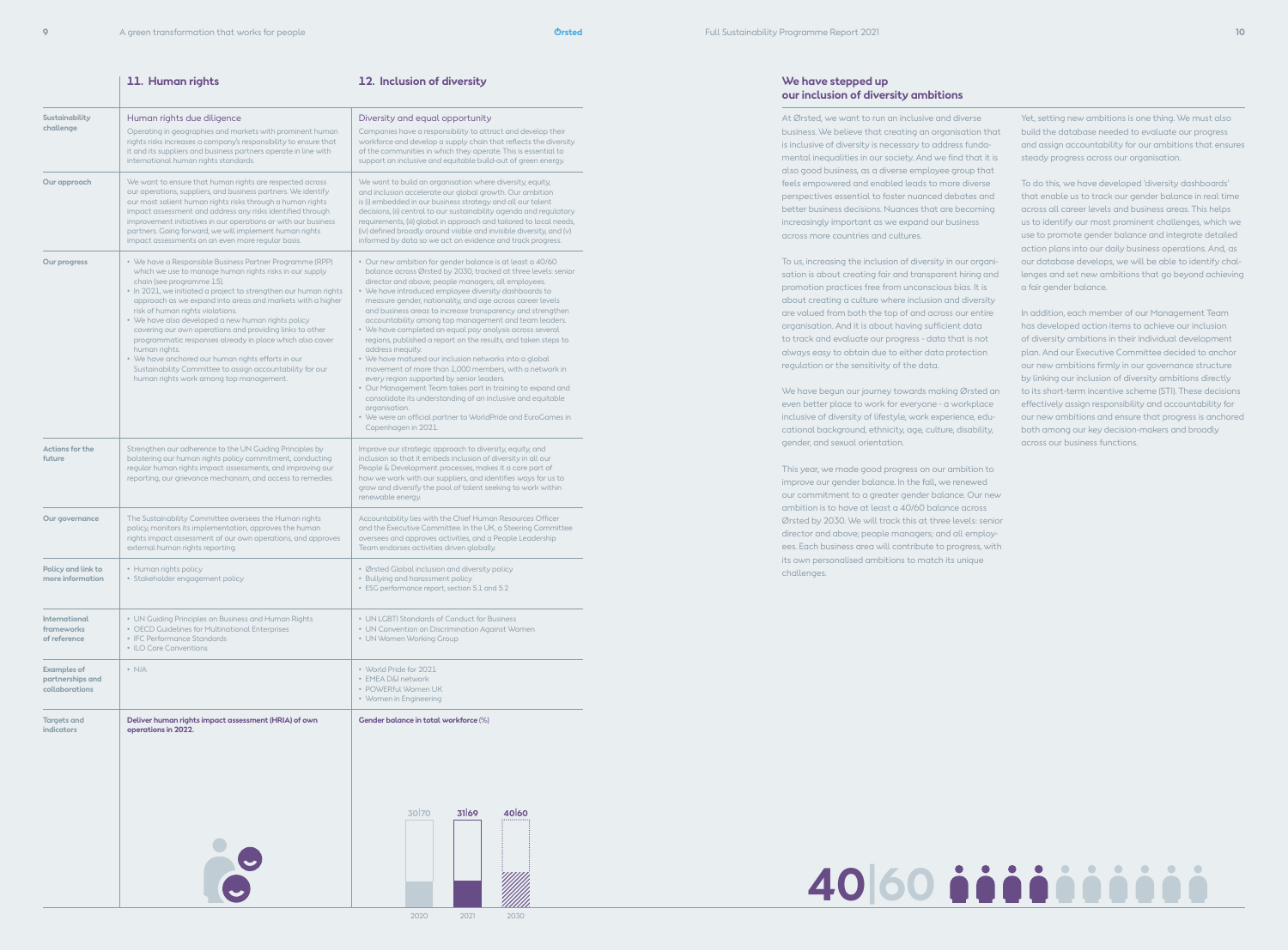# **Governance that enables the right decisions**

To make business a force for good, all decisions and processes across the organisation needs to pull in the same direction. This requires carefully considered business governance.

With the following five sustainability programmes we address the challenges linked to creating a governance that enables the rights decisions.

Our aspiration is to have sustainability and integrity integrated in processes and decision-making across the organisation.

### **Programmes**

15. Responsible business partners

16. Good business conduct

- 17. Responsible tax practice
- 18. Sustainable finance
- 19. Information and cyber security

For further information on our underlying data for programme targets and indicators, see our ESG performance report 2021 on pp. 10-11, 36-40.

> **Policy and** more inform

### **SDG contribution**

UN Goal No 8: Programmes 15 and 18 UN Goal No 11: Programmes 15 and 17 UN Goal No 16: Programmes 15, 16, 17, and 18



|                                                          | 13. Employee safety, health,<br>and well-being                                                                                                                                                                                                                                                                                                                                                                                                                                                                                                                                                                                                                                                                                                                                                                                                                                                                                                                                                                                                                                                                                                              | 14. Employee development<br>and satisfaction                                                                                                                                                                                                                                                                                                                                                                                                                                                                                                                                                                                                                                                                                                                                                                                                                                                                                                                                                                                                                                                                                                                                                                                                       |  |
|----------------------------------------------------------|-------------------------------------------------------------------------------------------------------------------------------------------------------------------------------------------------------------------------------------------------------------------------------------------------------------------------------------------------------------------------------------------------------------------------------------------------------------------------------------------------------------------------------------------------------------------------------------------------------------------------------------------------------------------------------------------------------------------------------------------------------------------------------------------------------------------------------------------------------------------------------------------------------------------------------------------------------------------------------------------------------------------------------------------------------------------------------------------------------------------------------------------------------------|----------------------------------------------------------------------------------------------------------------------------------------------------------------------------------------------------------------------------------------------------------------------------------------------------------------------------------------------------------------------------------------------------------------------------------------------------------------------------------------------------------------------------------------------------------------------------------------------------------------------------------------------------------------------------------------------------------------------------------------------------------------------------------------------------------------------------------------------------------------------------------------------------------------------------------------------------------------------------------------------------------------------------------------------------------------------------------------------------------------------------------------------------------------------------------------------------------------------------------------------------|--|
| Sustainability<br>challenge                              | Health and well-being, and safe working conditions<br>Companies have a responsibility to provide the physical, social,<br>and psychological working conditions that allow people to live<br>whole and healthy lives.                                                                                                                                                                                                                                                                                                                                                                                                                                                                                                                                                                                                                                                                                                                                                                                                                                                                                                                                        | The future of work<br>As global competition for the best talent grows, businesses<br>must improve the development and retention of existing talent<br>and engage new diverse talent globally. Creating a work<br>environment where all employees thrive and are motivated<br>to help create a sustainable business is essential for sustaining<br>long-term value creation.                                                                                                                                                                                                                                                                                                                                                                                                                                                                                                                                                                                                                                                                                                                                                                                                                                                                        |  |
| Our approach                                             | We take a holistic and preventive approach to employee well-<br>being where mental, physical, and social health are prioritised<br>equally. We are committed to creating a healthy, safe, and<br>inclusive workplace and to promoting a sustainable approach<br>to the working lives of our employees. The well-being of our<br>global workforce is key to how we define success.                                                                                                                                                                                                                                                                                                                                                                                                                                                                                                                                                                                                                                                                                                                                                                           | We have a strategic aspiration to foster a global, inclusive,<br>and effective organisation, and our employees' development<br>and satisfaction are key components in making this happen.<br>We provide global digital and in-person learning opportunities<br>for all employees, both through our learning platform and<br>through programmes tailored to specific business areas and<br>geographies. Learning opportunities are easy to use, scalable,<br>individualised, and transparent, and drive business outcomes.                                                                                                                                                                                                                                                                                                                                                                                                                                                                                                                                                                                                                                                                                                                          |  |
| Our progress                                             | • We have launched a five-year QHSE strategy focusing<br>on QHSE leadership, supplier engagement, knowledge<br>management, governance, and process excellence, and we<br>have set key QHSE priorities.<br>• A new QHSE scorecard focusing on performance monitoring<br>(e.g. occupational incidents) and process monitoring (e.g.<br>audits) allows for more holistic change decisions.<br>• An increased share of our employees are experiencing stress,<br>likely due to numerous compounding factors, including, but<br>not limited to, organisational changes, rapid global growth,<br>increased workload, and the ongoing COVID-19 pandemic.<br>• We have launched several initiatives to focus on our<br>employees' mental and physical health, including:<br>- producing new materials for managers on how to work<br>with stress, bullying, harassment, and discrimination<br>- rolling out the Howdy well-being monitoring app to all<br>business areas and piloting a supplemental feature that<br>measures muscular skeletal health<br>- launching MOVE, a health initiative to encourage<br>movement to enhance physical and mental well-being. | • We have aligned, globalised, and increased the headcount<br>in our Learning & Talent Development and Diversity & Talent<br>teams to increase our in-house support for this agenda.<br>• We ran our second virtual Global Learning Week focusing<br>on two of our six core capabilities. Globally, more than 20 %<br>of employees attended virtual sessions led by internal and<br>external speakers.<br>• We increased the number of openings on our high-potential<br>programmes to meet business demand. When we identify<br>participants, we aim for a good gender balance, and this year<br>had a 40/60 distribution - placing us two years ahead of our<br>gender balance ambition.<br>• We have begun piloting a new career framework, which we<br>intend to roll out company-wide in 2022. The framework<br>is designed to provide more transparency around career<br>opportunities and to enable people to take more ownership<br>of career development in line with their aspirations.<br>• We have not met our employee satisfaction rate target of<br>top 10 % compared to external benchmarks, covering a<br>period where organisational changes, rapid global growth,<br>and increased workload has affected employees' work lives. |  |
| Actions for the<br>future                                | Continue to develop resources, tools, and services to improve<br>the safety, health, and well-being of our employees.                                                                                                                                                                                                                                                                                                                                                                                                                                                                                                                                                                                                                                                                                                                                                                                                                                                                                                                                                                                                                                       | Our Executive Committee will continue to engage directly<br>with our organisation on our updated strategy to ensure that<br>all employees understand how their work contributes to our<br>company vision.                                                                                                                                                                                                                                                                                                                                                                                                                                                                                                                                                                                                                                                                                                                                                                                                                                                                                                                                                                                                                                          |  |
| Our governance                                           | Accountability lies with the Chief Human Resources Officer,<br>and the Vice President of QHSE is accountable for all safety<br>matters.                                                                                                                                                                                                                                                                                                                                                                                                                                                                                                                                                                                                                                                                                                                                                                                                                                                                                                                                                                                                                     | Accountability lies with the Chief Human Resources Officer.<br>The Main Cooperation Committee, comprised of employee<br>representatives, and the Executive Committee oversee the<br>results of the engagement survey. Our People & Development<br>function conducts the survey and oversees improvement<br>actions.                                                                                                                                                                                                                                                                                                                                                                                                                                                                                                                                                                                                                                                                                                                                                                                                                                                                                                                                |  |
| Policy and link to<br>more information                   | • Ørsted QHSE policy<br>• Anti-bullying and harassment policy<br>• Stress policy<br>• ESG performance report, section 5.1 and 5.4                                                                                                                                                                                                                                                                                                                                                                                                                                                                                                                                                                                                                                                                                                                                                                                                                                                                                                                                                                                                                           | • ESG performance report, section 5.1                                                                                                                                                                                                                                                                                                                                                                                                                                                                                                                                                                                                                                                                                                                                                                                                                                                                                                                                                                                                                                                                                                                                                                                                              |  |
| <b>International</b><br>frameworks<br>of reference       | • WHO Healthy workplaces: A model for action<br>• ISO 45001                                                                                                                                                                                                                                                                                                                                                                                                                                                                                                                                                                                                                                                                                                                                                                                                                                                                                                                                                                                                                                                                                                 | $\cdot$ N/A                                                                                                                                                                                                                                                                                                                                                                                                                                                                                                                                                                                                                                                                                                                                                                                                                                                                                                                                                                                                                                                                                                                                                                                                                                        |  |
| <b>Examples of</b><br>partnerships and<br>collaborations | • Employee Assistance Programs (EAPs) or private health<br>insurance providers are available to all employees.                                                                                                                                                                                                                                                                                                                                                                                                                                                                                                                                                                                                                                                                                                                                                                                                                                                                                                                                                                                                                                              | $\cdot$ N/A                                                                                                                                                                                                                                                                                                                                                                                                                                                                                                                                                                                                                                                                                                                                                                                                                                                                                                                                                                                                                                                                                                                                                                                                                                        |  |
| <b>Targets and</b><br><b>indicators</b>                  | Total recordable injury<br><b>Employees experiencing</b><br>rate (TRIR) per million<br>stress $(\%)$<br>hours worked                                                                                                                                                                                                                                                                                                                                                                                                                                                                                                                                                                                                                                                                                                                                                                                                                                                                                                                                                                                                                                        | <b>Employee satisfaction</b><br>$(index 0-100)$                                                                                                                                                                                                                                                                                                                                                                                                                                                                                                                                                                                                                                                                                                                                                                                                                                                                                                                                                                                                                                                                                                                                                                                                    |  |
|                                                          | 12.4<br>11.0<br>9.4<br>3.6<br>3.0                                                                                                                                                                                                                                                                                                                                                                                                                                                                                                                                                                                                                                                                                                                                                                                                                                                                                                                                                                                                                                                                                                                           | Target<br>top $10\%$<br>78<br>77<br>77                                                                                                                                                                                                                                                                                                                                                                                                                                                                                                                                                                                                                                                                                                                                                                                                                                                                                                                                                                                                                                                                                                                                                                                                             |  |

2020 2021 2025 2019 2020 2021

**2.5**

2020 2021 2019

### **15. Responsible business partners**

| Sustainability<br>challenge                                                                                                                                                                                                                                                                               | Business partner due diligence, and labour rights for<br>contractors<br>Companies have a responsibility to run their business and<br>supply chain free from labour and human rights violations,<br>corruption, and environmental risks to mitigate adverse<br>impacts on workers, communities, and the natural environment,<br>and to meet legislative requirements.                                                                                                                                                                                                                                                                                                                                                                                                                                                                                                                                                                                                                                                                                      |  |  |  |  |
|-----------------------------------------------------------------------------------------------------------------------------------------------------------------------------------------------------------------------------------------------------------------------------------------------------------|-----------------------------------------------------------------------------------------------------------------------------------------------------------------------------------------------------------------------------------------------------------------------------------------------------------------------------------------------------------------------------------------------------------------------------------------------------------------------------------------------------------------------------------------------------------------------------------------------------------------------------------------------------------------------------------------------------------------------------------------------------------------------------------------------------------------------------------------------------------------------------------------------------------------------------------------------------------------------------------------------------------------------------------------------------------|--|--|--|--|
| Our approach                                                                                                                                                                                                                                                                                              | Our Responsible Business Partner Programme (RPP) is based on<br>a systematic due diligence process used to assess our partners'<br>and suppliers' adherence to our code of conduct (COC) for<br>business partners. We identify performance gaps through<br>screenings and assessments, and we act on our findings<br>through supplier-driven corrective and preventive improvement<br>plans.                                                                                                                                                                                                                                                                                                                                                                                                                                                                                                                                                                                                                                                              |  |  |  |  |
| Our progress                                                                                                                                                                                                                                                                                              | • We have updated our code of conduct for business partners<br>to better describe requirements and aspirations.<br>• To further strengthen implementation and reporting, we<br>have established a new ESG Supplier Due Diligence Steering<br>Committee with broader scope and business representation.<br>• We have piloted a worker interview approach focusing<br>on migrant workers in high-risk countries to improve our<br>workplace assessment.<br>• We have helped develop a self-assessment questionnaire<br>standard for the wind industry through WindEurope, aiming<br>at reducing the future due diligence burden on suppliers and<br>improving transparency.<br>• We have implemented onboarding training targeting all<br>new employees in Procurement to strengthen programme<br>implementatio9n.<br>• We have completed the onboarding of our US Onshore<br>procurement function in the RPP with new screening<br>principles.<br>• We have updated our due diligence procedure for biomass<br>suppliers to better reflect supplier risks. |  |  |  |  |
| <b>Actions for the</b><br>future                                                                                                                                                                                                                                                                          | Strengthen our adherence to the UN Guiding Principles by<br>bolstering our human rights impact assessment of our suppliers<br>and new markets. We must also strengthen our screenings and<br>assessments of business partners where we could be linked to<br>adverse impacts.                                                                                                                                                                                                                                                                                                                                                                                                                                                                                                                                                                                                                                                                                                                                                                             |  |  |  |  |
| Our governance                                                                                                                                                                                                                                                                                            | Accountability lies with the Head of Group Stakeholder<br>Relations, who also chairs the ESG Supplier Due Diligence<br>Steering Committee. Implementation is carried out by our<br>Responsible Business Partner team in collaboration with<br>procurement and commercial professionals.                                                                                                                                                                                                                                                                                                                                                                                                                                                                                                                                                                                                                                                                                                                                                                   |  |  |  |  |
| Policy and link to<br>more information                                                                                                                                                                                                                                                                    | • Ørsted Code of Conduct for business partners<br>• ESG performance report, section 6.4                                                                                                                                                                                                                                                                                                                                                                                                                                                                                                                                                                                                                                                                                                                                                                                                                                                                                                                                                                   |  |  |  |  |
| <b>International</b><br>• UN Guiding Principles on Business and Human Rights<br>frameworks<br>• OECD Guidelines for Multinational Enterprises<br>of reference<br>• IFC Performance Standards<br>• ILO Core Conventions<br>• UK Modern Slavery Act and UK Bribery Act<br>• Wind Europe Industry Principles |                                                                                                                                                                                                                                                                                                                                                                                                                                                                                                                                                                                                                                                                                                                                                                                                                                                                                                                                                                                                                                                           |  |  |  |  |
| <b>Examples of</b><br>partnerships and<br>collaborations                                                                                                                                                                                                                                                  | • The Initiative for Responsible Mining Assurance (IRMA)<br>• Danish Ethical Trade Initiative<br>• Wind Europe Sustainability Working Group                                                                                                                                                                                                                                                                                                                                                                                                                                                                                                                                                                                                                                                                                                                                                                                                                                                                                                               |  |  |  |  |
| <b>Targets and</b><br><b>indicators</b>                                                                                                                                                                                                                                                                   | Risk screenings on all sourcing contracts above DKK 3 million<br>(incl. extended screenings) and CoC assessments conducted<br>(number)<br>326<br>75<br>32                                                                                                                                                                                                                                                                                                                                                                                                                                                                                                                                                                                                                                                                                                                                                                                                                                                                                                 |  |  |  |  |

Risk screenings Extended Desktop and<br>Risk Screenings site assessments